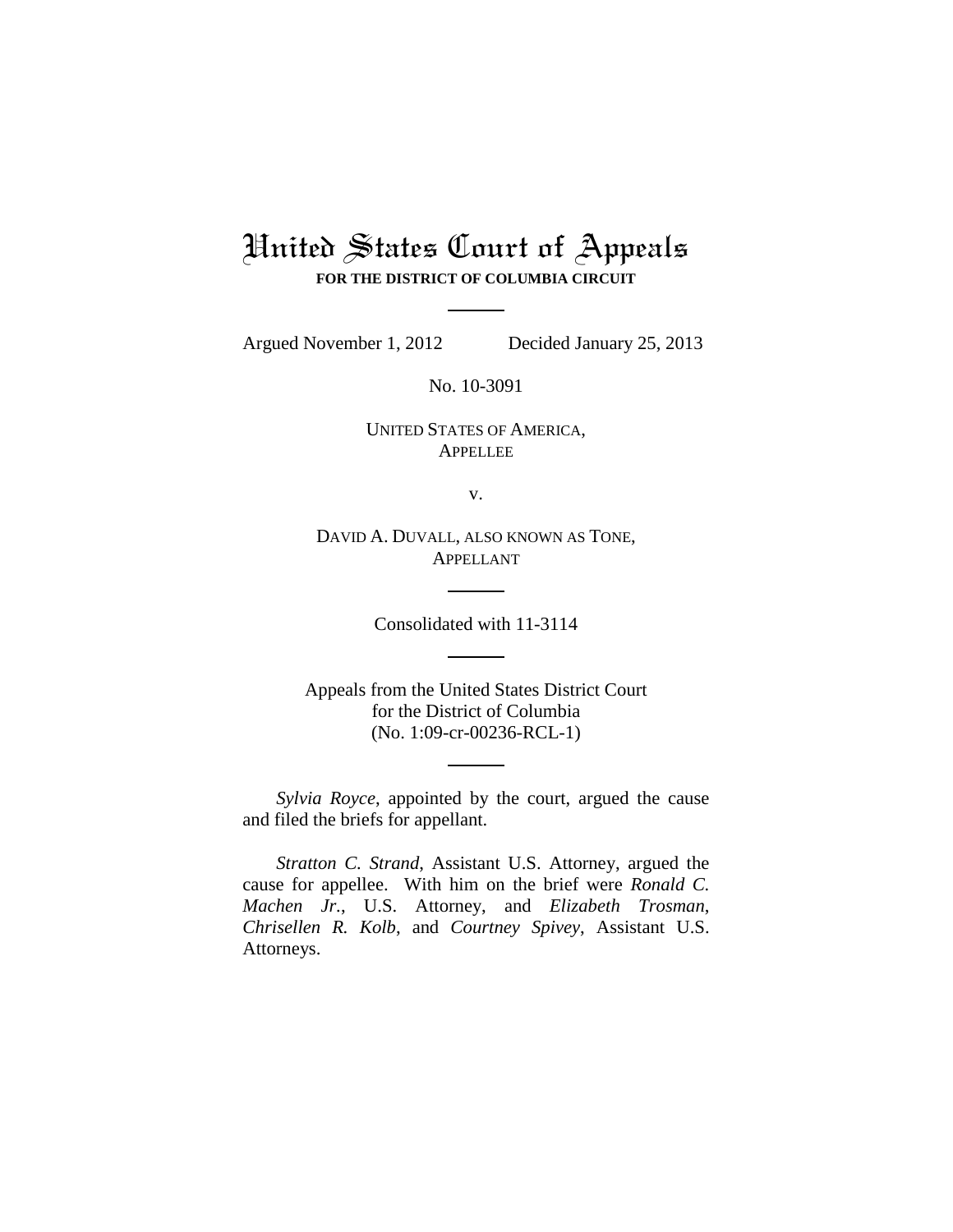Before: GARLAND and KAVANAUGH, *Circuit Judges*, and WILLIAMS, *Senior Circuit Judge*.

Opinion for the Court filed by *Circuit Judge* KAVANAUGH.

Opinion concurring in the judgment filed by *Senior Circuit Judge* WILLIAMS.

KAVANAUGH, *Circuit Judge*: From 2007 to 2009, David Duvall and others distributed large quantities of powder cocaine to mid-level drug dealers, who then cooked the cocaine into crack and sold it. In late 2009, Duvall was arrested and indicted for conspiracy to distribute crack cocaine.

Duvall pled guilty pursuant to a Rule  $11(c)(1)(C)$  plea agreement. A Rule  $11(c)(1)(C)$  plea agreement generally specifies an agreed-upon sentence or sentencing range. Here, the District Court accepted the plea agreement and sentenced Duvall to 14 years' imprisonment, as the agreement required.

On appeal, Duvall primarily argues that he is entitled to a sentence reduction because the advisory U.S. Sentencing Guidelines governing crack-related offenses were retroactively lowered after he was sentenced. Federal law allows sentence reductions when a defendant "has been sentenced to a term of imprisonment based on a sentencing range that has subsequently been lowered by the Sentencing Commission." 18 U.S.C. § 3582(c)(2). Here, however, Duvall's sentence was not based on a Guidelines sentencing range, but was instead based on a plea agreement made under Federal Rule of Criminal Procedure  $11(c)(1)(C)$  – that is, the plea agreement that provided for his 14-year sentence. *See Freeman v. United States*, 131 S. Ct. 2685, 2695-700 (2011) (opinion of Sotomayor, J.). In this case, therefore, the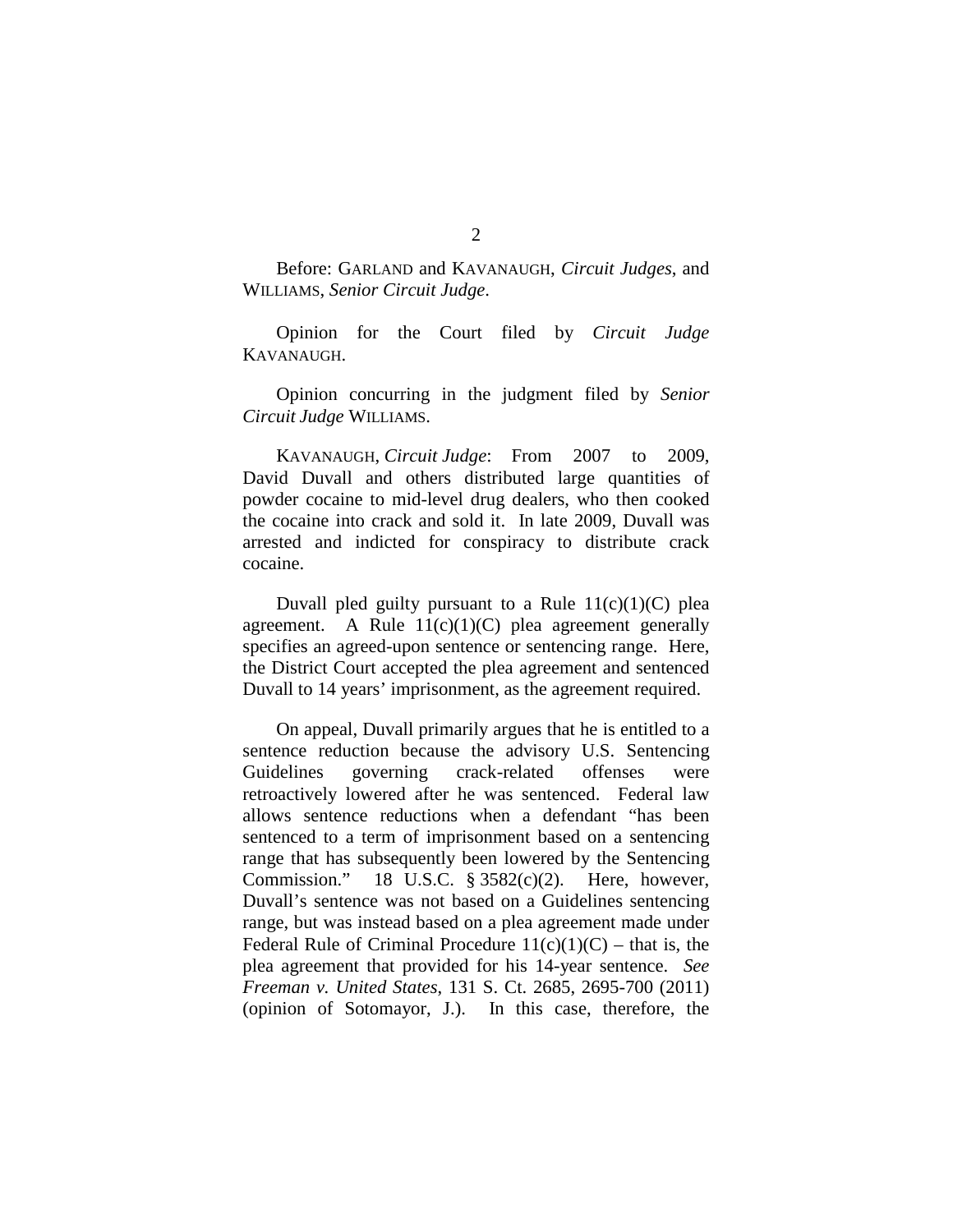Sentencing Commission's change to the crack Guidelines sentencing ranges does not make Duvall eligible for a sentence reduction under Section 3582(c)(2).

Duvall also raises a choice-of-counsel argument, which we find meritless.

We therefore affirm the judgment of the District Court.

From at least August 2007 until his arrest in September 2009, David Duvall and his associates supplied large quantities of powder cocaine to mid-level street dealers in the Washington, D.C., area. The dealers then cooked the cocaine into crack and sold it.

After Duvall was arrested and indicted, the Government notified the District Court that Duvall's record contained two prior drug convictions. As a result, Duvall would face a mandatory life sentence if found guilty at trial.

Duvall hired two attorneys to represent him. His attorneys negotiated with the Government, and the parties ultimately reached a plea agreement that avoided a possible life sentence. The agreement expressly listed an agreed-upon sentence of 15 years' imprisonment for conspiracy to distribute crack cocaine – far lower than the mandatory life sentence that Duvall would have received had he been convicted at trial. The plea agreement was negotiated pursuant to Federal Rule of Criminal Procedure  $11(c)(1)(C)$ , which allows plea agreements conditioned on a specific sentence or sentencing range. If the district court accepts a Rule  $11(c)(1)(C)$  plea agreement, the court must impose the sentence listed in the plea agreement. If the district court does not accept the plea agreement (for example, because of the

I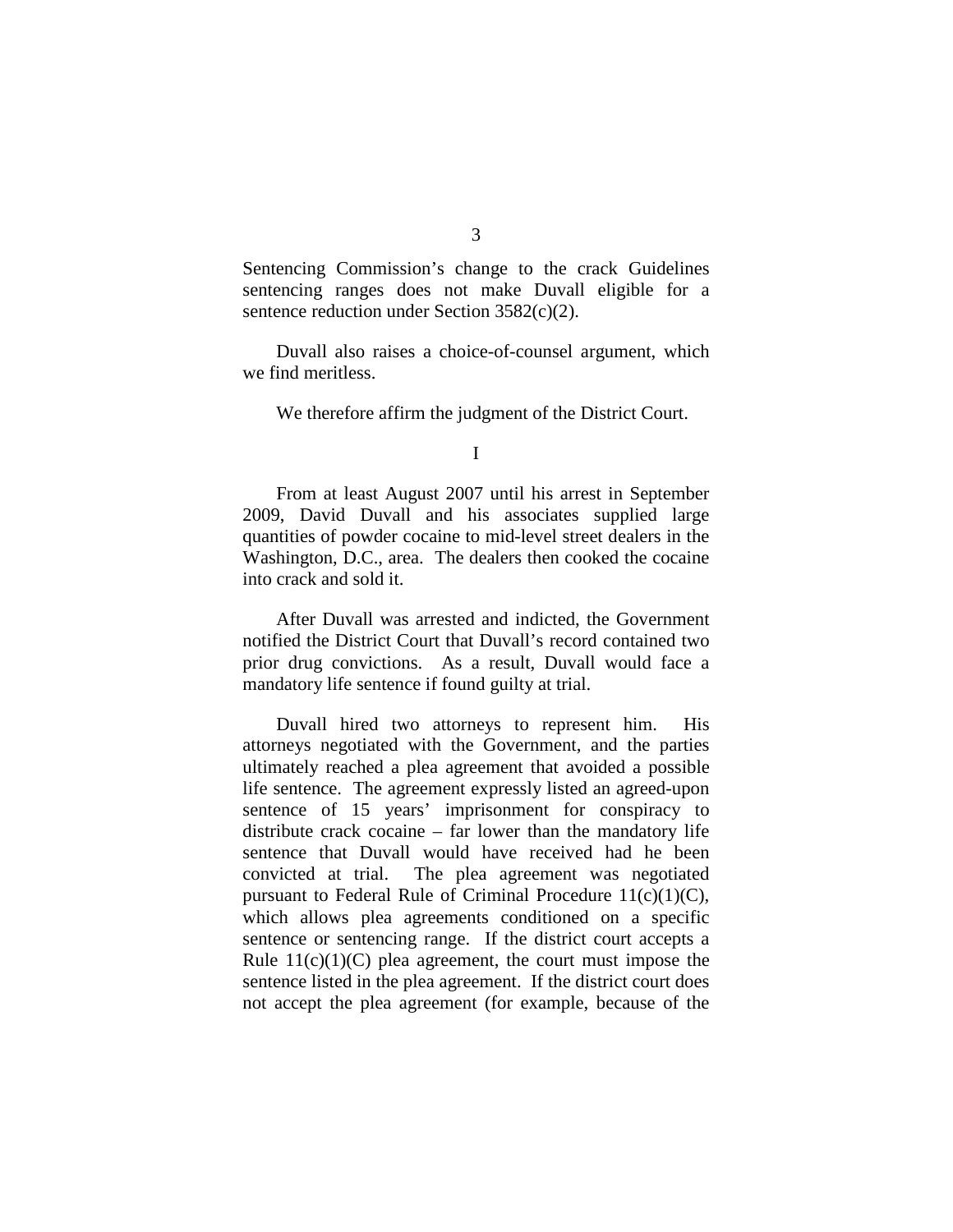court's concerns about the agreed-upon sentence), the defendant is free to withdraw his plea.

The District Court accepted Duvall's guilty plea on April 21, 2010. When Duvall entered his plea, the Court asked if he was "satisfied with the services" of his attorneys. Plea Entry Tr. 24, Apr. 21, 2010. Duvall answered "no," but he said that he still wanted to proceed with the plea. *Id.* at 24, 30.

After the plea hearing but before sentencing, the District Court received a letter from Duvall raising concerns about the effectiveness of his counsel. Duvall wrote that his "Sixth Amendment Right" to "effective assistance of [counsel] in criminal prosecution" was being violated because, among other things, he was promised discovery and a private investigator, but received none, and one of his attorneys was on the verge of being disbarred. Duvall App. 30.

To address Duvall's concerns, the District Court quickly convened a status conference that took place on May 3, 2010. At the conference, Duvall reiterated his grievances and noted that, due to his mistrust of counsel, he didn't "fully understand" if he was "facing life or not." Status Conference Tr. 4, May 3, 2010.He wanted to plead guilty *only* if a conviction would truly trigger a mandatory life sentence. And he wasn't sure he was truly facing a mandatory life sentence if convicted at trial.

The Court asked if Duvall had "any money left to hire another lawyer." *Id.* at 6. Duvall replied that he did not. Duvall's attorneys withdrew, and the Court then appointed a new attorney to assist Duvall and to help Duvall determine whether he should withdraw his plea.

The new counsel advised Duvall that he was, in fact, facing a mandatory life sentence if convicted at trial. The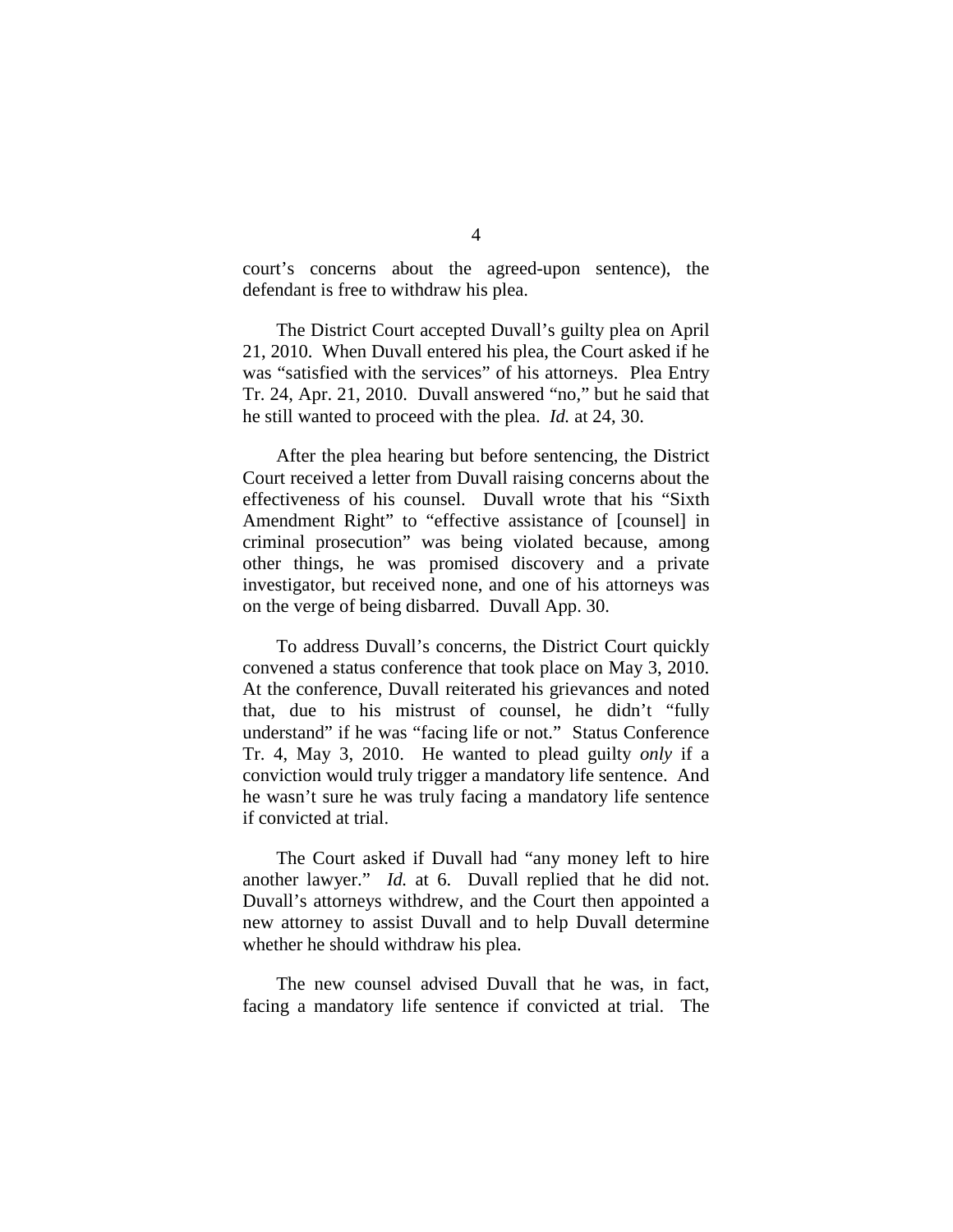new counsel also convinced the Government to reduce Duvall's agreed-upon sentence from 15 years to 14 years.

At sentencing on September 10, 2010, after being invited to speak, Duvall expressed no objections to the plea agreement or to his new counsel. The District Court then sentenced Duvall to 14 years' imprisonment.

About a year later, effective November 1, 2011, the U.S. Sentencing Commission permanently reduced the sentencing levels for certain crack-related offenses. *See* U.S. SENTENCING GUIDELINES MANUAL app. C, amend. 750 (2011). In addition, the Commission made those reductions retroactive. *Id.* amend. 759.

Based on those new Guidelines, Duvall filed a motion to reduce his sentence. The District Court denied the motion. The Court found that Duvall's sentence was based on the Rule  $11(c)(1)(C)$  plea agreement, not on the now-reduced Guidelines sentencing range, as is required for a sentence reduction under 18 U.S.C. § 3582(c)(2).

II

On appeal, Duvall contends that the District Court did not give him sufficient time to hire a new attorney of his choice, using his own means, between the May 2010 status conference – when Duvall jettisoned his original attorneys – and the September 2010 sentencing. Because he did not raise this argument in the District Court, we review it only for plain error. The argument is meritless in light of (i) the four-month stretch between counsel's withdrawal and sentencing – a period in which Duvall could have hired a different attorney if he had the desire and means to do so; and (ii) the District Court's patient and careful handling of Duvall's stated concerns with his initial attorneys, including the Court's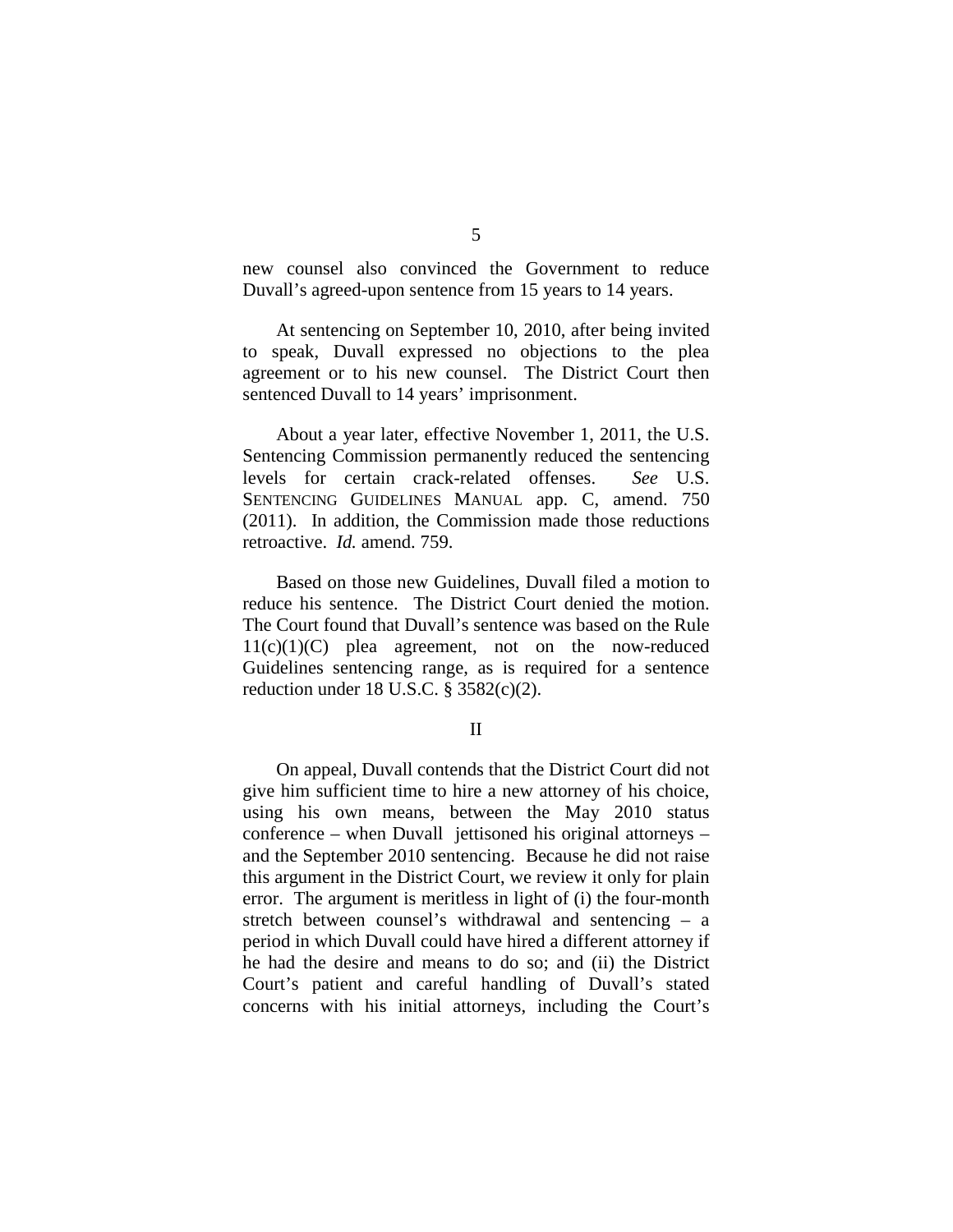assignment of new counsel who assisted Duvall. Put simply, the District Court did not in any way prevent Duvall from hiring his counsel of choice. There was no error, much less plain error.

## III

Duvall next argues that he is entitled to a sentence reduction because of the Sentencing Commission's recent revision to the crack-cocaine Guidelines.

Federal law allows a defendant to receive a sentence reduction when he "has been sentenced to a term of imprisonment based on a sentencing range that has subsequently been lowered by the Sentencing Commission." 18 U.S.C.  $\S$  3582(c)(2). About a year after Duvall was sentenced for conspiracy to distribute crack cocaine, the U.S. Sentencing Commission amended the advisory Sentencing Guidelines governing crack-related offenses and gave those amendments retroactive effect. *See* U.S. SENTENCING GUIDELINES MANUAL app. C, amend. 750 (2011) (effective Nov. 1, 2011) (adjusting Guidelines); *id.*, amend. 759 (effective Nov. 1, 2011) (making Amendment 750 retroactive).

Under the statute, Duvall is eligible for a sentence reduction if his sentence was "based on" a Guidelines sentencing range that was lowered by the crack-related amendments to the Sentencing Guidelines. To determine whether Duvall's sentence was based on a Guidelines sentencing range, we must analyze the role of Duvall's Rule  $11(c)(1)(C)$  plea agreement in sentencing.

Rule  $11(c)(1)(C)$  plea agreements allow the prosecutor and the defendant to agree on a determinate sentence or sentencing range, which is then submitted to the judge for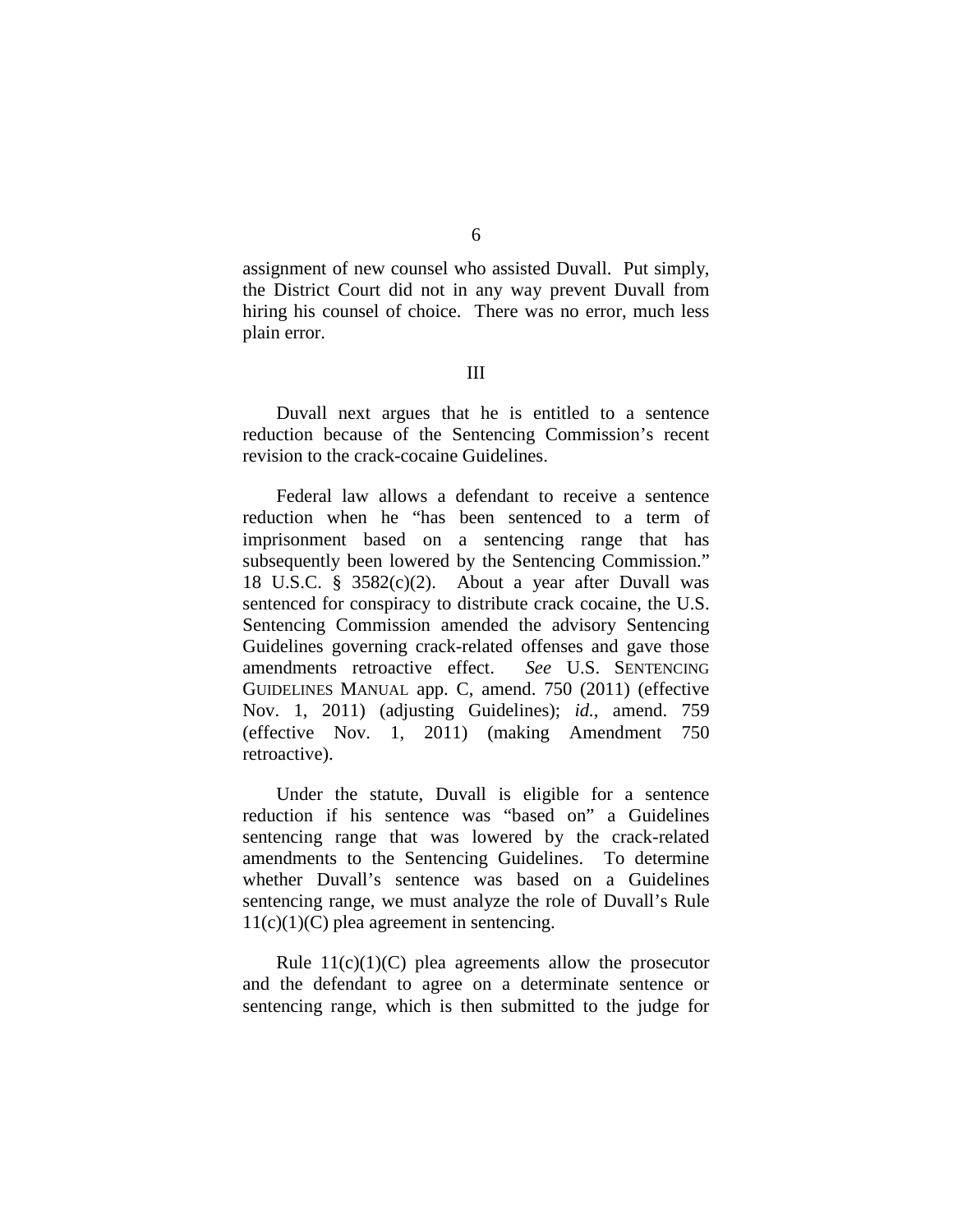approval. *See* Fed. R. Crim. P. 11(c)(1)(C); *United States v. Berry*, 618 F.3d 13, 16 (D.C. Cir. 2010).If the judge accepts the agreement with the agreed-upon sentence, the judge may not impose a different sentence without allowing the defendant to withdraw his plea. *See* Fed. R. Crim. P. 11(c)(5)(B). Before a Rule 11(c)(1)(C) plea agreement is approved, moreover, the judge must calculate the applicable Guidelines sentencing range and consider the Guidelines. *See*  18 U.S.C. § 3553(a)(4); U.S. SENTENCING GUIDELINES MANUAL § 6.B1.2(c).

In cases involving Rule  $11(c)(1)(C)$  plea agreements, it can be difficult to determine what the sentence is "based on" for purposes of the Section  $3582(c)(2)$  sentence reduction provision. Section  $3582(c)(2)$  applies only if the sentence was based on a Guidelines sentencing range. Is the sentence in a Rule  $11(c)(1)(C)$  case based on the plea agreement? Is it based on a Guidelines sentencing range? On both?

The Supreme Court recently addressed that question in *Freeman v. United States*, 131 S. Ct. 2685 (2011). *Freeman* was a splintered decision: Four Justices concluded that sentences under Rule 11(c)(1)(C) plea agreements are "based on" the Guidelines sentencing range calculated by the judge; four Justices concluded that the sentences are "based on" the plea agreement, and not "based on" a Guidelines sentencing range; and Justice Sotomayor concluded that the sentences are "based on" the plea agreement, but in a specific subset of cases are also "based on" a Guidelines sentencing range. *See id.*

For purposes of this appeal, both parties agree that Justice Sotomayor's opinion controls our analysis in light of the Supreme Court's decision in *Marks v. United States*, 430 U.S.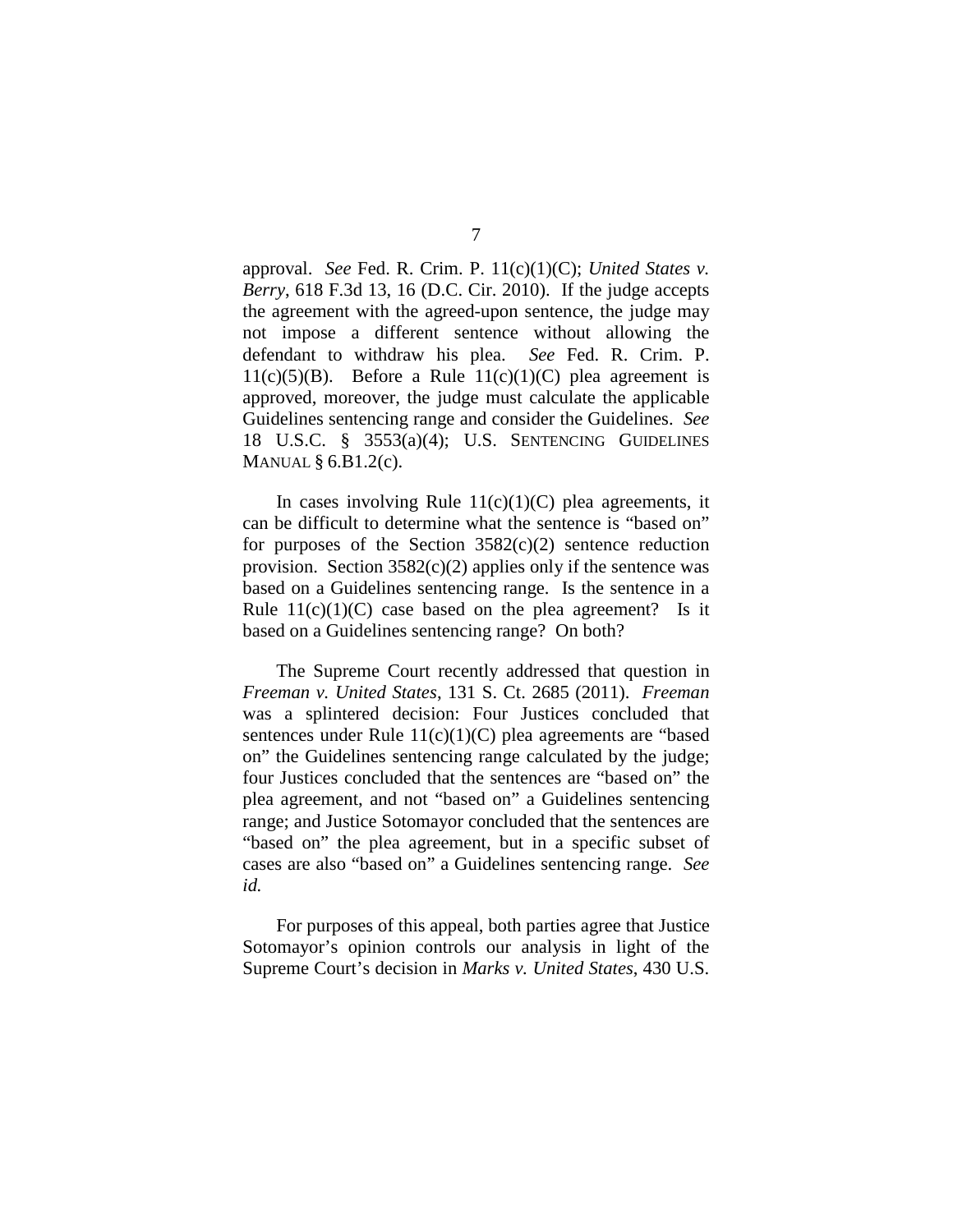188, 193 (1977). [1](#page-7-0) Accordingly, we do not further address that question.

Justice Sotomayor's opinion sets forth two possible ways in which a Rule  $11(c)(1)(C)$  plea agreement may be "based" on" a Guidelines sentencing range, thereby making the defendant eligible for a sentence reduction under Section  $3582(c)(2)$  if the relevant Guidelines sentencing range is later amended.

First, the plea agreement may not provide for a specific term of imprisonment but instead may explicitly provide "for the defendant to be sentenced within a particular Guidelines sentencing range." *Freeman*, 131 S. Ct. at 2697 (opinion of Sotomayor, J.). In that situation, the defendant has been sentenced "based on" the specified Guidelines sentencing range for purposes of Section  $3582(c)(2)$  and thus may be eligible for a sentence reduction if the relevant Guidelines sentencing range is later amended.

<span id="page-7-0"></span> $<sup>1</sup>$  The Government notes in its brief that every court of appeals</sup> to address the issue has found Justice Sotomayor's *Freeman*  opinion controlling under the principle of *Marks v. United States*. 430 U.S. 188 (1977). *Marks* stated that "the holding of the Court may be viewed as that position taken by those Members who concurred in the judgment[]" based on the "narrowest grounds." *Id.* at 193 (internal quotation marks omitted). *See United States v. Rivera-Martínez*, 665 F.3d 344, 347-48 (1st Cir. 2011); *United States v. White*, 429 Fed. App'x 43, 47 (2d Cir. 2011) (unpublished); *United States v. Thompson*, 682 F.3d 285, 289-90 (3d Cir. 2012); *United States v. Brown*, 653 F.3d 337, 340 & n.1 (4th Cir. 2011); *United States v. Smith*, 658 F.3d 608, 611 (6th Cir. 2011); *United States v. Dixon*, 687 F.3d 356, 359-60 (7th Cir. 2012); *United States v. Browne*, 698 F.3d 1042, 1045 (8th Cir. 2012); *United States v. Austin*, 676 F.3d 924, 927 (9th Cir. 2012); *United States v. Lawson*, 686 F.3d 1317, 1321 n.2 (11th Cir. 2012).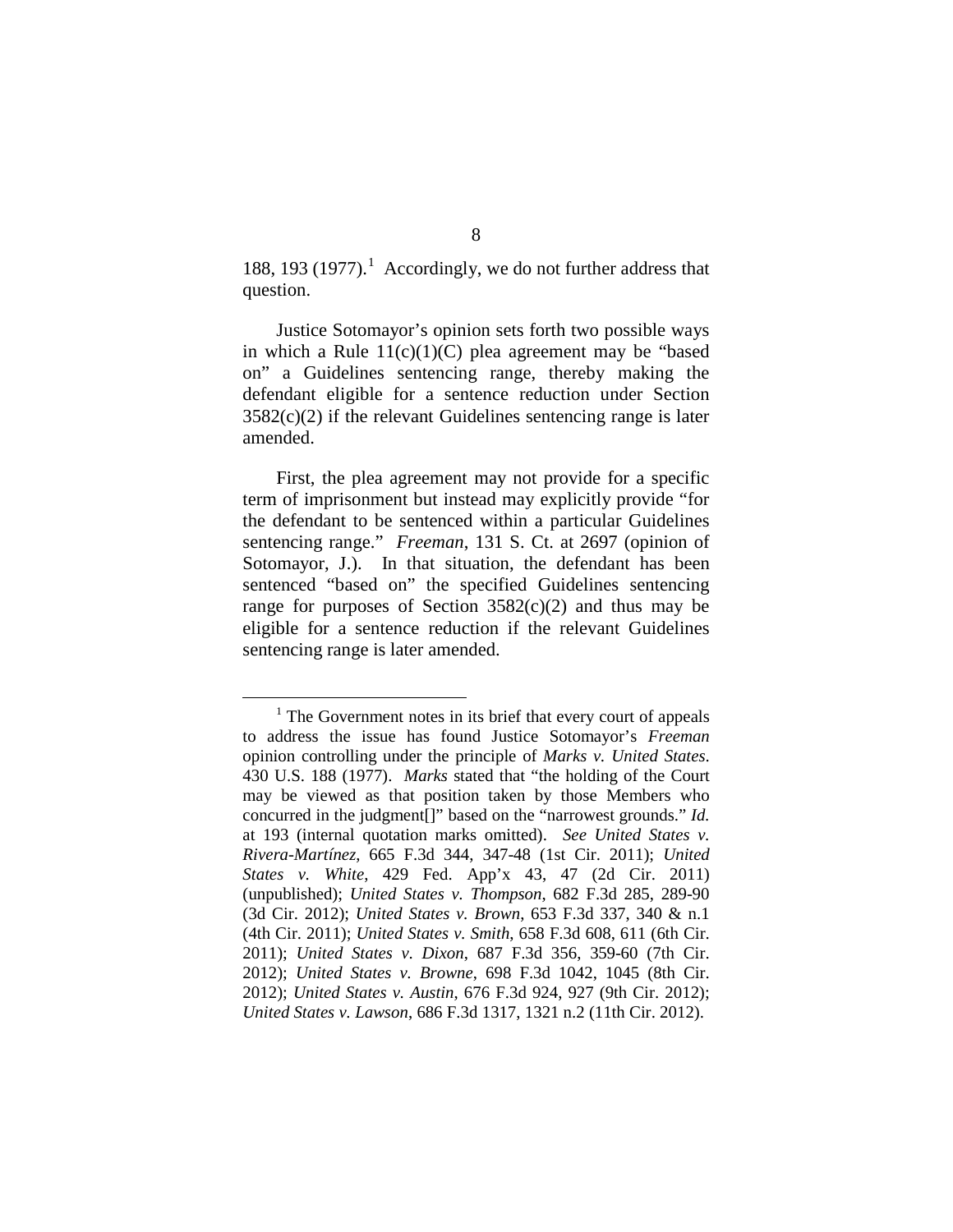Second, the plea agreement may provide for a specific term of imprisonment but may still "make clear that the basis for the specified term is a Guidelines sentencing range applicable to the offense to which the defendant pleaded guilty." *Id.* To fall into this category, the Guidelines sentencing range must be "evident from the agreement itself." *Id*. at 2697-98. As we read Justice Sotomayor's analysis in *Freeman*, that situation may arise when the plea agreement (i) expressly specifies the Guidelines sentencing range *and* makes clear that the Guidelines sentencing range was used by the parties to determine the agreed-upon sentence, *id.* at 2698, or (ii) expressly specifies the Guidelines offense level and criminal history category *and* makes clear that the corresponding Guidelines sentencing range was used by the parties to determine the agreed-upon sentence, *id.* at 2699- 700. In those circumstances, it can be "evident from the agreement itself" that the sentence is based on a Guidelines sentencing range for purposes of Section 3582(c)(2). *Id.* at 2698. Other courts of appeals have similarly interpreted *Freeman. See United States v. Austin*, 676 F.3d 924, 930 (9th Cir. 2012); *United States v. Rivera-Martínez*, 665 F.3d 344, 349 (1st Cir. 2011); *United States v. Brown*, 653 F.3d 337, 340 (4th Cir. 2011).

In applying Justice Sotomayor's opinion, there of course may be some close calls at the margins. $^2$  $^2$  But this case is not a

<span id="page-8-0"></span> <sup>2</sup> The *Freeman* analysis may prove difficult in some cases, but it is likely to be a relatively short-lived issue for the courts. At oral argument, the Assistant U.S. Attorney indicated that the U.S. Attorney's Office now drafts Rule  $11(c)(1)(C)$  plea agreements with an eye to avoiding later litigation on the *Freeman* issue. Doing so is consistent with Justice Sotomayor's suggestion that parties draft future plea agreements to avoid this problem. *See Freeman*, 131 S. Ct. at 2699.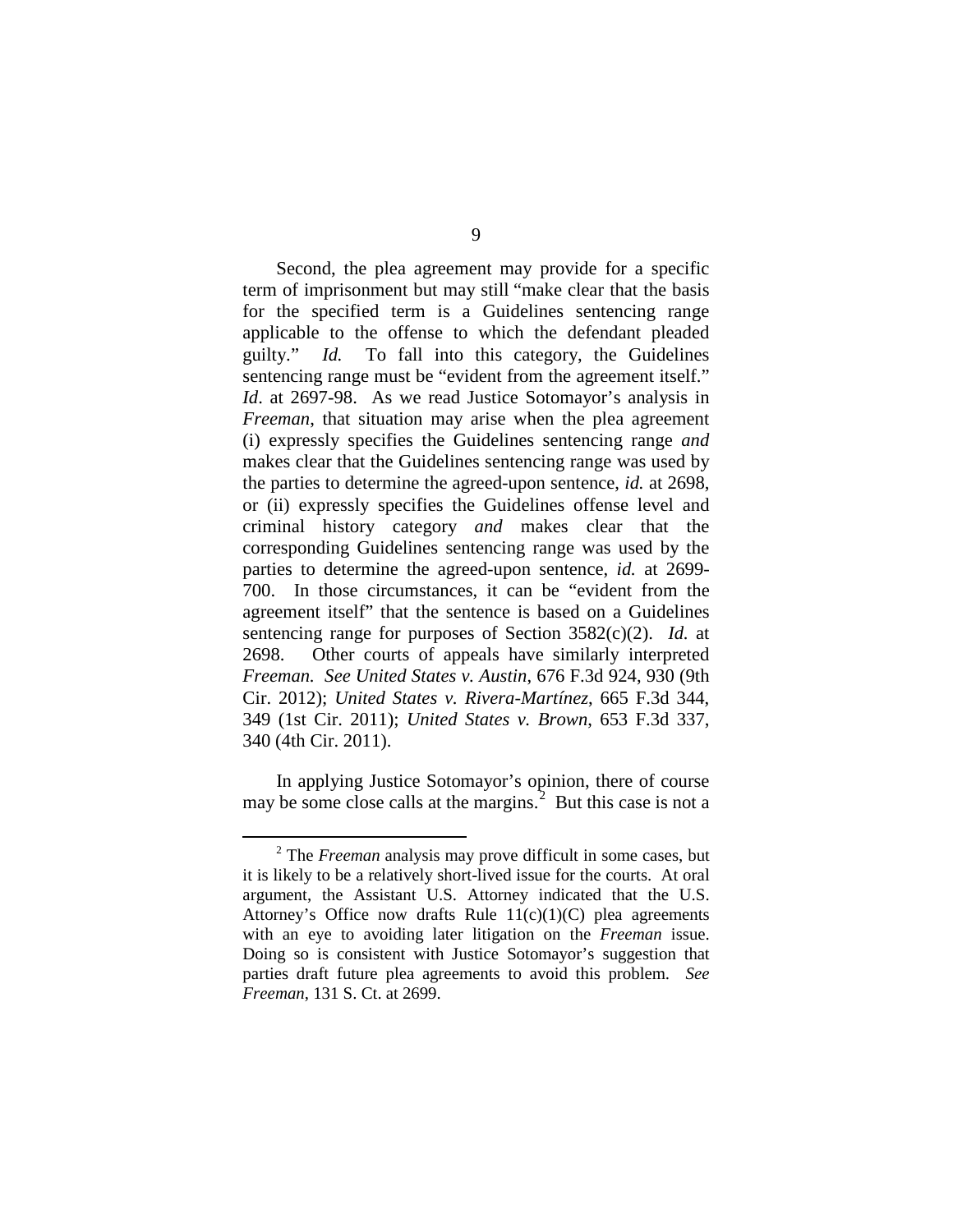close call. Here, unlike in *Freeman* itself, Duvall's plea agreement neither expressly specified the Guidelines sentencing range nor expressly specified the offense level or criminal history category. The plea agreement simply stated that the parties "agree that 180 months is the appropriate sentence for this offense." Therefore, we do not even get to the separate question of whether the agreement made clear that the specified Guidelines range was used by the parties to determine the agreed-upon sentence. Applying Justice Sotomayor's analysis in *Freeman*, we conclude that Duvall's sentence was not based on a Guidelines sentencing range and that he therefore is not eligible for a sentence reduction under Section 3582(c)(2).

\* \* \*

We affirm the judgment of the District Court.

*So ordered.*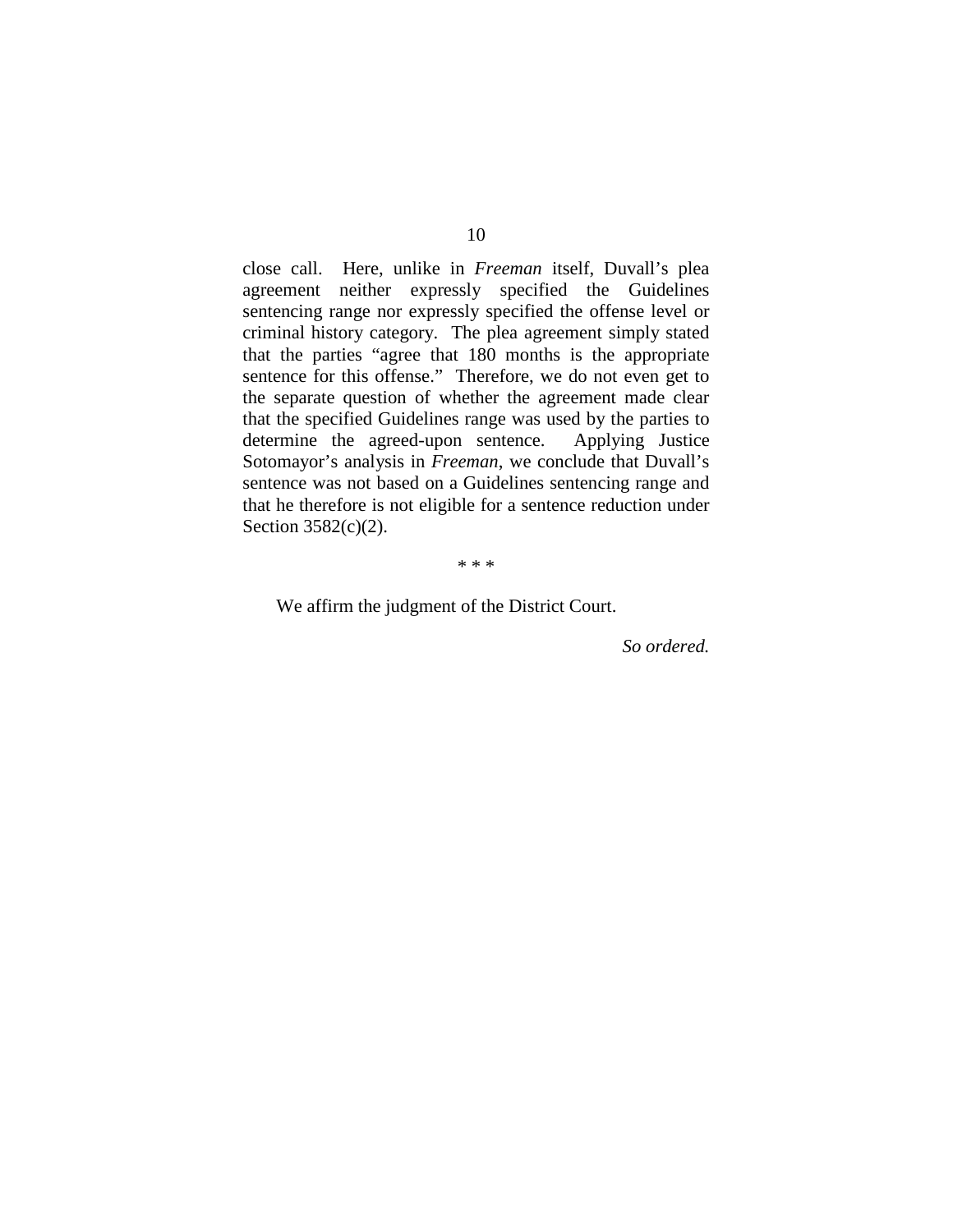WILLIAMS, *Senior Circuit Judge*, concurring in the judgment:

I agree with the judgment of the court affirming the district court's denial of Duvall's motion to reduce his sentence under 18 U.S.C. §  $3582(c)(2)$ . I write separately to explain my disagreement with the proposition, agreed on by the parties and (quite understandably) accepted by my colleagues, that Justice Sotomayor's opinion in *Freeman v. United States*, 131 S. Ct. 2685, 2695-700 (2011), controls the outcome in this and other cases involving the application of § 3582(c)(2) to pleas under Rule 11(c)(1)(C) of the Federal Rules of Criminal Procedure. (As today's opinion points out, every appellate court to have considered the question to date has agreed on that proposition. Maj. Op. at 8.) Once we reject the view that that opinion is controlling, it remains open to us to make an independent interpretation of  $\S 3582(c)(2)^{s}$ "based on" language, and I believe such an interpretation would, without more, call for reversal of the district court.

Our decision in *United States v. Berry*, 618 F.3d 13 (D.C. Cir. 2010), is something "more." It appears to compel the same judgment as the court here reaches. I believe the court *en banc* should reconsider the holding in *Berry*.

\* \* \*

 1. *Reaching the issue of identifying any controlling Supreme Court authority.* While our normal practice is to "decide only questions presented by the parties," *Greenlaw v. United States*, 554 U.S. 237, 244 (2008) (internal citation omitted), we are "not limited to the particular legal theories advanced by the parties," and we have discretion "to identify and apply the proper construction of governing law." *U.S.*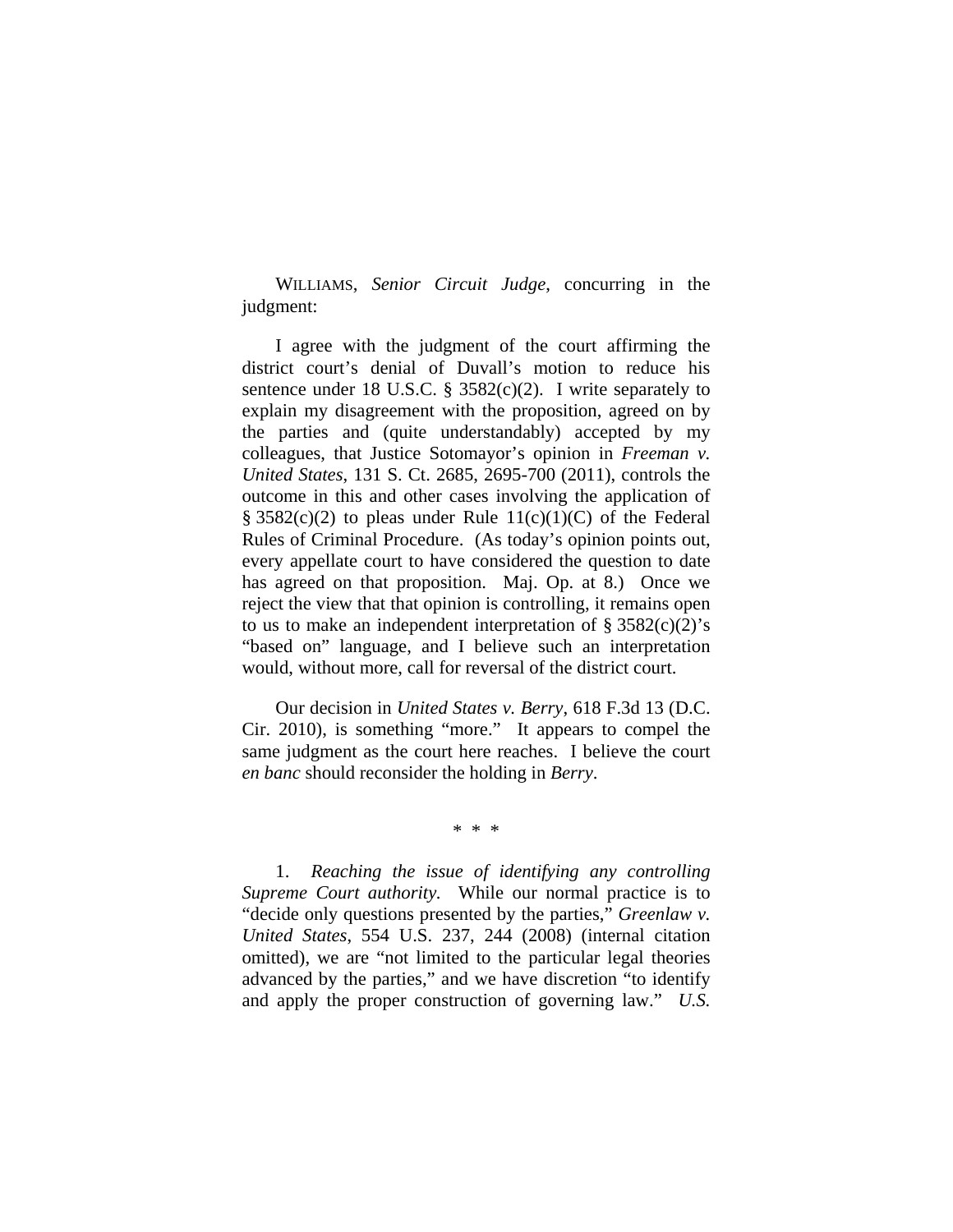*Nat'l Bank of Or. v. Indep. Ins. Agents*, 508 U.S. 439, 446 (1993) (internal citation omitted). There is good reason to exercise this discretion here. I do not believe United States courts should close the door on a man's chance at release from prison on the basis of a framework (1) that eight out of nine justices of the Supreme Court have squarely rejected, and (2) that depends on the talismanic presence of special words in a plea agreement. Until *Freeman*, parties to Rule 11(c)(1)(C) agreements had no special reason to include these words, so their inclusion is completely random in relation to Congress's purposes in enacting § 3582. The peculiarity of keeping prison doors closed on such a basis justifies exercising our discretion to consider the question the parties appear to take for granted: whether Justice Sotomayor's opinion is indeed binding upon us.

 2. *Ascertaining a controlling viewpoint in splintered Supreme Court opinions*. The leading Supreme Court decision on determining when two or more Supreme Court opinions can be patched together to create a controlling principle is *Marks v. United States*, 430 U.S. 188 (1977). Given our thorough interpretation of *Marks* in *King v. Palmer,* 950 F.2d 771, 781 (D.C. Cir. 1991), I will jump directly to *King*, incorporating its references back to *Marks*. I should explain first that *King* appears susceptible of two readings, a "strong" one (yielding a relatively narrow view of when such patching is correct), and a "weak" one (yielding a somewhat broader view). Under both, the opinion of Justice Sotomayor is not controlling. I start with the strong reading, which appears to me to be correct.

 The question in *King* was whether there was sufficient common ground between the plurality opinion and that of Justice O'Connor in *Pennsylvania v. Delaware Valley Citizens' Council for Clean Air*, 483 U.S. 711 (1987) ("*Delaware Valley II*"), to control our decision about when if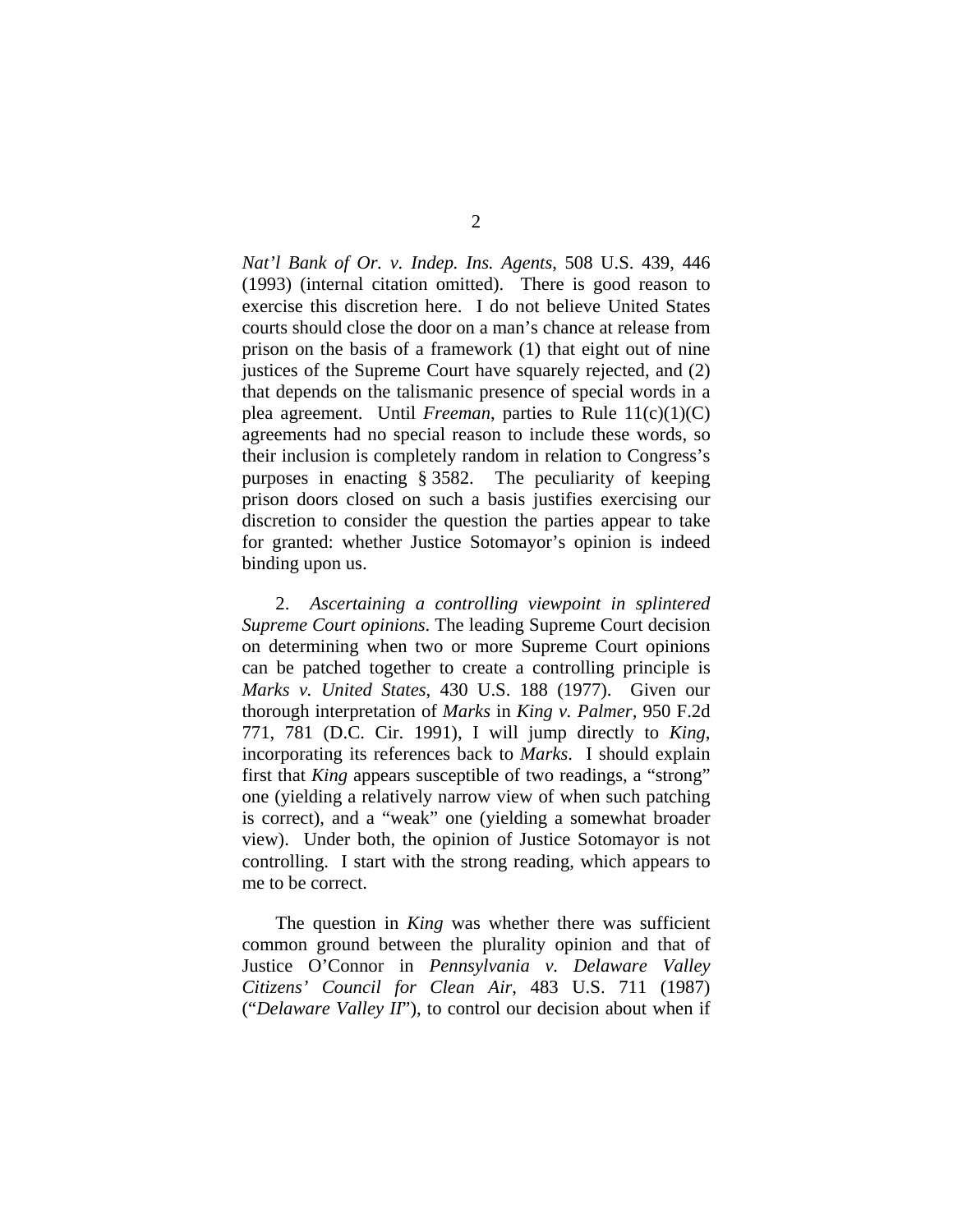ever counsel should receive a contingency enhancement under a fee-shifting statute, in addition to the "lodestar" award computed by multiplying hours worked by a reasonable hourly fee. Four justices believed that contingency enhancements "should be reserved for exceptional cases," *id*. at 728 (plurality opinion); four were at virtually the opposite end of the spectrum, believing that these enhancements would be "appropriate in most circumstances," *id*. at 741 (Blackmun, J., dissenting). The ninth, Justice O'Connor, agreed with the dissenters that "Congress did not intend to foreclose consideration of contingency in setting a reasonable fee." *Id*. at 731. Nonetheless, she joined the plurality in reversing the enhancement in *Delaware II* and specifically endorsed the plurality's conclusion "that no enhancement for risk is appropriate unless the applicant can establish that without an adjustment for risk the prevailing party 'would have faced substantial difficulties in finding counsel in the local or other relevant market.'" *Id*. (quoting plurality opinion at 733). Despite their common endorsement of the "substantial difficulties" test, however, we noted in *King* the challenges involved in finding common *content* between the plurality and Justice O'Connor under that test—"that is, determining just how 'substantial' the 'difficulties' in attracting counsel have to be, and how they must be proven." *King*, 950 F.2d at 777.

 In attempting to answer the last question, we reviewed cases involving the patching of fragmented opinions. The most prominent of these is *Marks*, which considered the earlier decision of *A Book Named "John Cleland's Memoirs of a Woman of Pleasure" v. Attorney General of Massachusetts*, 383 U.S. 413 (1966) ("*Memoirs*"). There a plurality of three justices took the view that a book could be banned as obscenity if it is "utterly without redeeming social value," whereas Justices Black and Douglas would have held categorically that obscenity could never be banned. Accordingly, "[b]ecause Justices Black and Douglas had to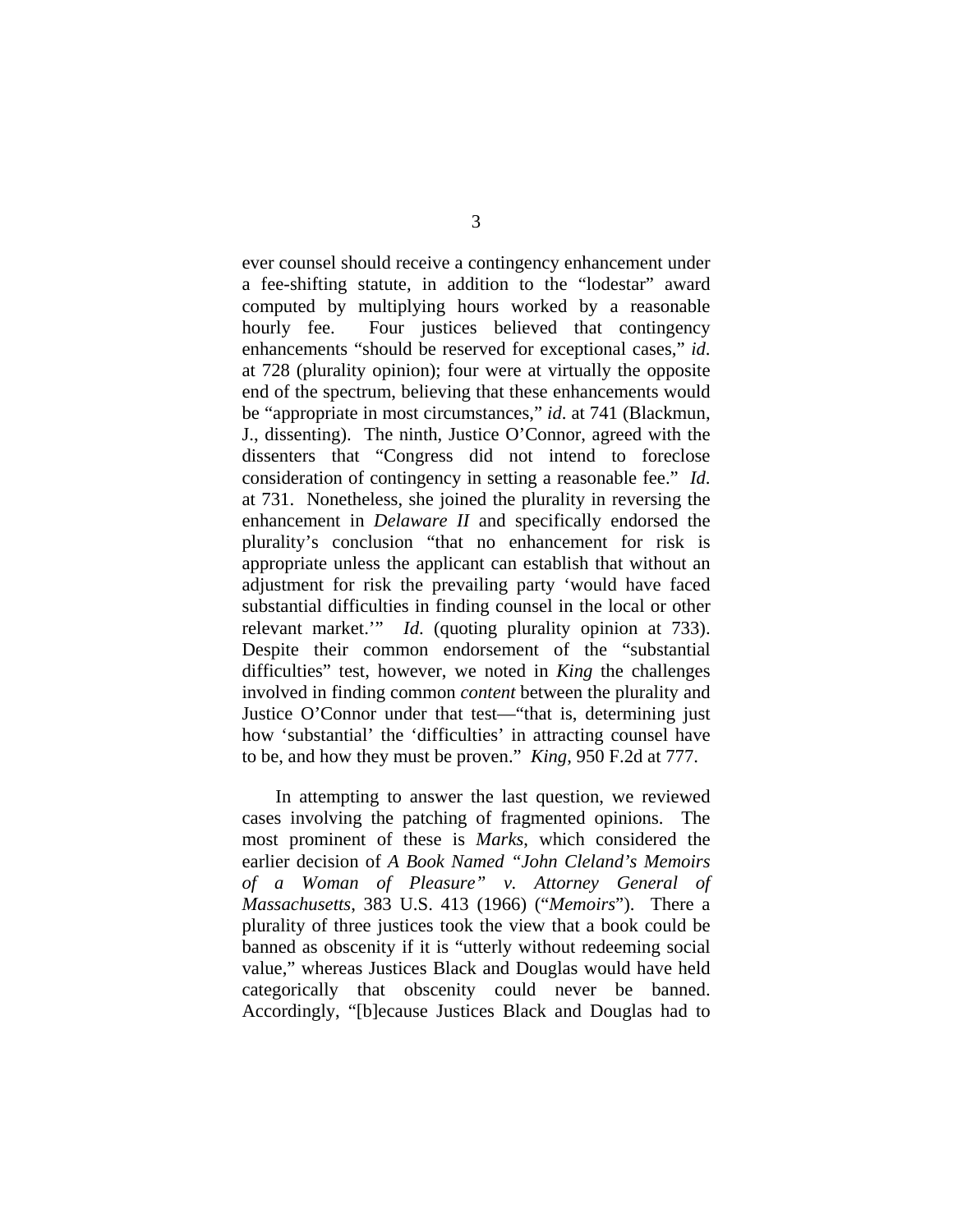agree, *as a logical consequence of their own position*, with the plurality's view that anything with redeeming social value is not obscene, the plurality of three in effect spoke for five justices: *Marks*' 'narrowest grounds' approach yielded a logical result." *King*, 950 F.2d at 781 (emphasis added). By contrast, *Delaware Valley II* was "not a case in which the concurrence posits a narrow test to which the plurality *must necessarily agree as a logical consequence of its own, broader position*." *Id*. at 782 (emphasis added).

 Applying this principle to the problem before us in *King*, we noted first that the question of the availability of a fee enhancement (the focus of the plurality opinion) was inseparable from the question of how to calculate such an enhancement (the virtually exclusive focus of Justice O'Connor's opinion). *Id*. at 783. And here we found a gap between Justice O'Connor and the plurality: Justice O'Connor's opinion focused solely on contingency enhancements payable in the market, with no ceiling, while the plurality analyzed the claim's risk of not prevailing at trial and imposed a ceiling of one-third of the lodestar. *Id*. We concluded, "Because [Justice O'Connor's] answer to [the] question [of how to calculate the enhancement] is so clearly at odds with that of the plurality, . . . we are left without a controlling opinion . . . ." *Id*.

 Returning to the general principle, we drew a contrast with the situation in *Arizona v. Fulminante*, 499 U.S. 279 (1991), which used two distinct *majorities* to arrive at a judgment, so that *both* constituted binding law. That, we said, was quite different from the situation "the *Marks* methodology addresses, where there is *no explicit majority agreement on all the analytically necessary portions of a Supreme Court opinio*n." *King*, 950 F.2d at 784 (emphasis added). Obviously we saw our task as resolving whether one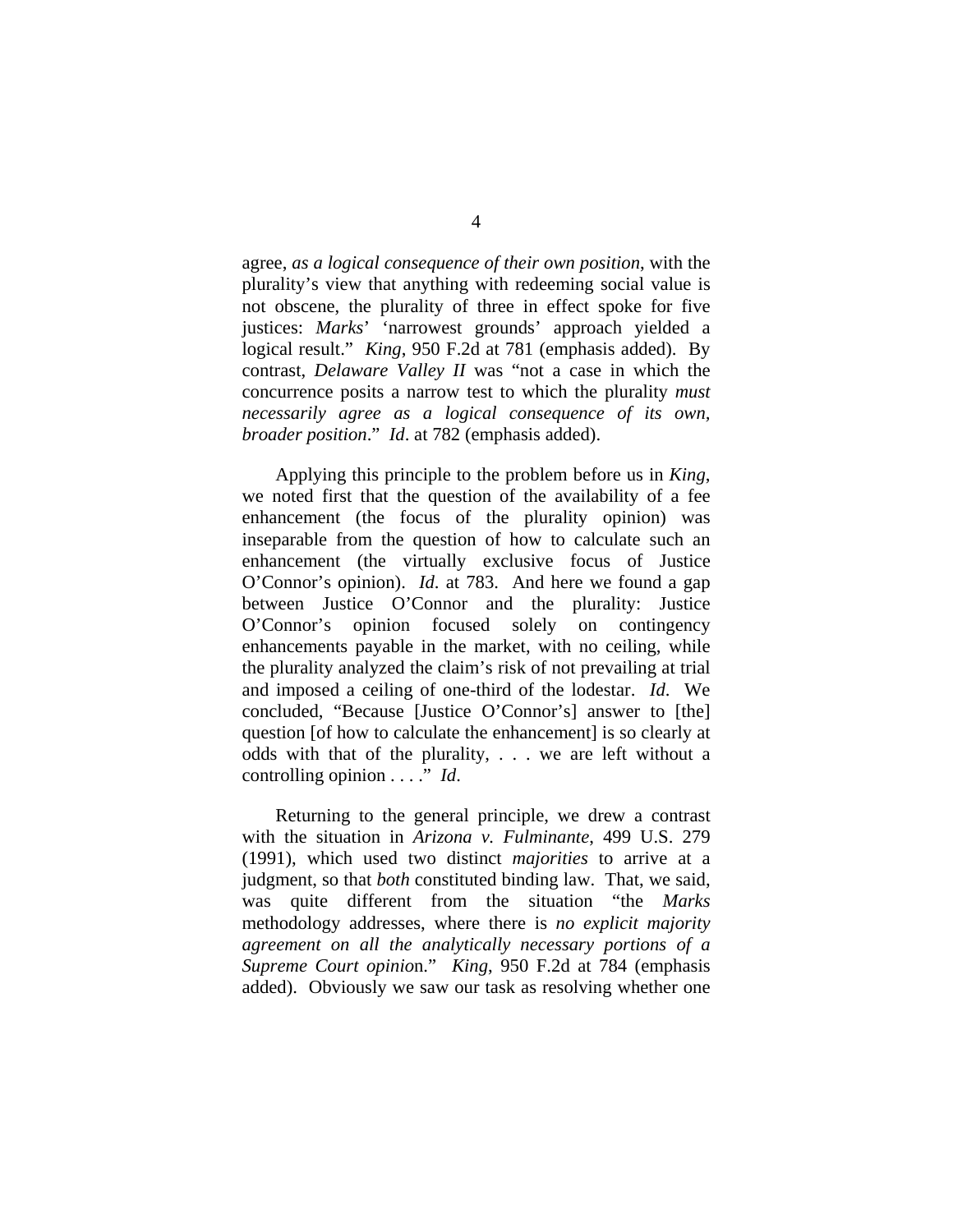could find implicit "majority agreement on all the analytically necessary portions of a Supreme Court opinion."

 It seems quite obvious that there is no overlap at all between "the analytically necessary portions" of the plurality's opinion in *Freeman* (which looks to the sentencing judge's explicit or implicit reasoning) and that of Justice Sotomayor (which looks to the presence or absence of specific phrases in the plea agreement). Thus on the strong view of *King* Justice Sotomayor's view cannot control in this circuit.

 I now turn to the "weak" reading of *King*. The basis for such a reading would be disregard of the language cited above requiring agreement by the plurality with the other opinion "as a logical consequence of its own, broader position." I can see no basis for such disregard, but it is conceivable that others employing legal reasoning could find a route to such a view. This weak reading would seem to require only that as a purely factual matter cases producing an *outcome* in favor of the defendant under Justice Sotomayor's opinion would invariably yield an outcome in his favor under the plurality view.Even under that view, however, the conditions for coalescing the opinions of the *Freeman* plurality and of Justice Sotomayor are missing.

In *Freeman* a four-justice plurality believed that § 3581(c)(2) permitted a "district court to revisit a prior sentence to whatever extent the sentencing range in question was a relevant part of the analytic framework the judge used to determine the sentence or to approve the agreement." *Freeman*, 131 S. Ct. at 2692-93 (plurality opinion). Four justices dissented, preferring a categorical bar for any  $§ 3582(c)(2)$  reduction following a Rule  $11(c)(1)(C)$ agreement, arguing that the sentence was "based on" the plea, not on the Guidelines at all. *Id*. at 2701 (Roberts, C.J., dissenting). Justice Sotomayor, writing alone, rejected the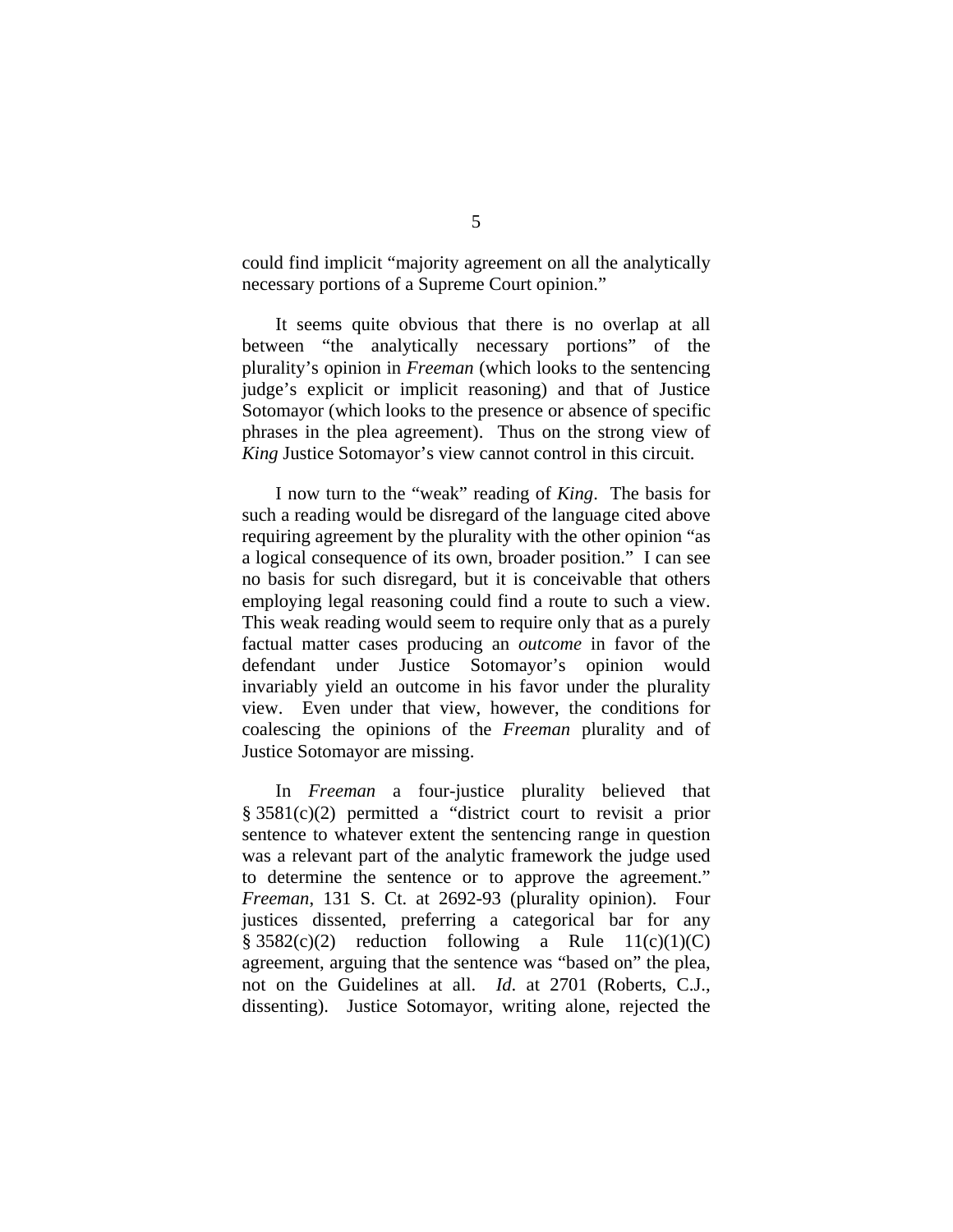dissent's categorical rule, but regarded the statute as allowing a district court to revise a sentence when "a [Rule  $11(c)(1)(C)$ ] agreement expressly uses a Guidelines sentencing range applicable to the charged offense to establish the term of imprisonment," *id.* at 2695, or when "a plea agreement [that] provide[s] for a specific term of imprisonment—such as a number of months—[] also make[s] clear that the basis for the specified term is a Guidelines sentencing range applicable to the offense to which the defendant pleaded guilty," *id*. at 2697-98.

 While a coincidence of result will doubtless be common between Justice Sotomayor's opinion and the plurality's, Justice Sotomayor's opinion is not a subset of the plurality's in *Freeman*. Below I describe a case where Justice Sotomayor would grant relief but the plurality would deny it.

Suppose a defendant pleads guilty to distributing five kilograms of cocaine base (before adoption in 2008 of Amendment 706, reducing the penalties for crack). This puts his Guidelines base offense level at 36. See USSG § 2D1.1(c) (drug table at (2)) (as amended in 2007). Since he has accepted responsibility, he is entitled to a 3-point reduction of his offense level, to 33. See *id*. § 3E1.1. Suppose also that the defendant has been in and out of prison over the past 15 years as a result of five prior convictions for non-drug offenses, each resulting in imprisonment terms of more than 13 months. Suppose finally that two of these prior offenses were felony crimes of violence. This criminal history earns our hypothetical defendant 15 criminal history points, producing a criminal history category of VI. See *id*. § 4A1.1, § 5A (table). According to the Sentencing Table, an offense level of 33 and a criminal history level of VI yield a sentencing range of 235- 293 months. All this is duly recorded in the plea agreement, which further agrees on a sentence of 262 months and makes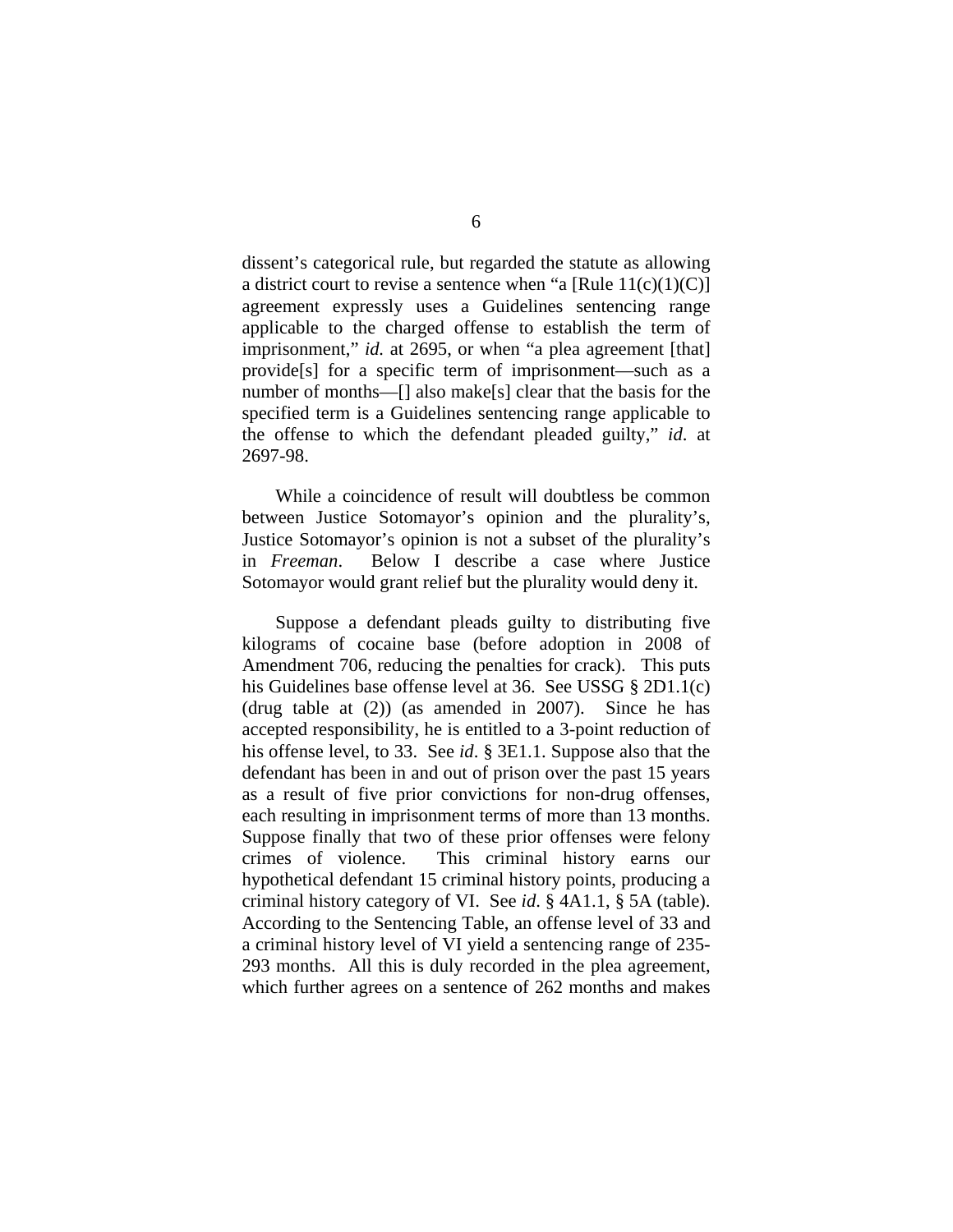no mention of the career offender provisions of the Guidelines.

Suppose now that the sentencing judge, in reviewing the plea agreement under Rule  $11(c)(1)(C)$ , disagrees with its approach. The judge reasons that the defendant's two prior convictions for crimes of violence make the defendant a career offender, per USSG  $\S$  4B1.1(a). Since the maximum statutory sentence for the defendant's crime is life, see 21 U.S.C  $§ 841(b)(1)(A)(iii)$ , the judge determines that the defendant's offense level is 37, and his criminal history category is VI (as it is for all career offenders under the Guidelines). See USSG § 4B1.1(b). The judge then ascertains that the defendant is entitled to a 3-point reduction for acceptance of guilt, which provides a final offense level of 34. *Id*. The judge consults the table and determines that, *contra* the plea agreement, the defendant's sentencing range should be 262-327 months.

The sentencing judge could, at that point, reject the plea agreement because of its mode of calculation. But suppose he accepts it, as the agreed-on 262 months is within what he regards as the correct range. By doing so, he has imposed a sentence identical to that in the plea agreement, but seemingly based on a Guideline range that (as it turns out) was not lowered by Amendment 706 (or any other retroactive amendment). By contrast, the sentence in the plea agreement is explicitly traceable to a Guideline range that Amendment 706 lowered.

For this hypothetical, Justice Sotomayor would accept a § 3582(c) reduction: the agreement's sentence includes the magic words of a range and points directly to a subsequently amended Guideline. The generally more expansive plurality opinion, however, would apparently reject the reduction: the Guideline altered by Amendment 706 would not have been "a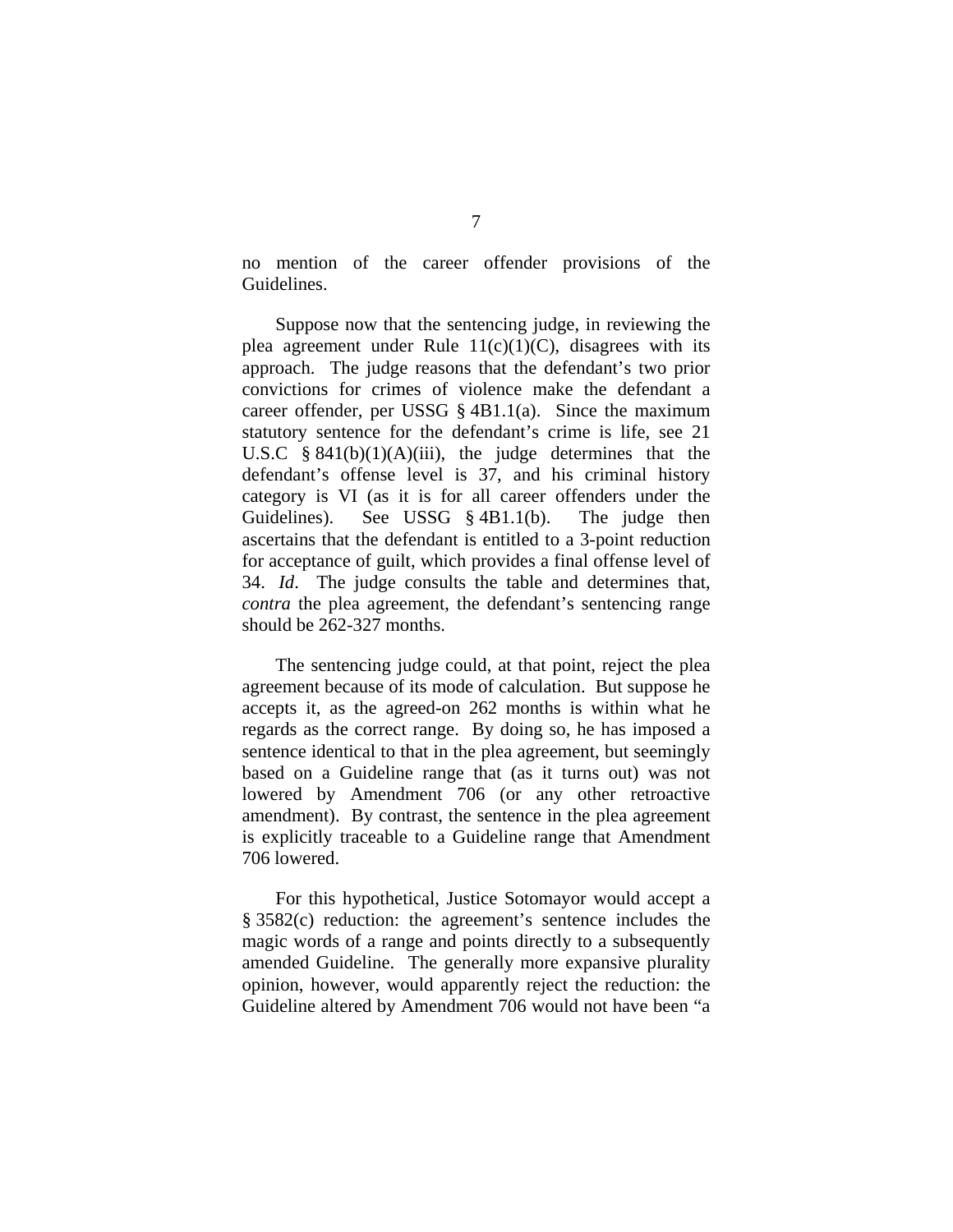relevant part of the analytic framework the judge used to determine the sentence or to approve the agreement." *Freeman*, 131 S. Ct. at 2692-93 (plurality opinion).

Cases such as this will occur any time the parties to a Rule  $11(c)(1)(C)$  agreement agree to ignore some aspect of an alleged offense that would trigger a mandatory minimum or a mandatory enhancement that the sentencing judge deems inappropriate to ignore, but the agreement yields an ultimate sentence that the judge regards as otherwise "sufficient, but not greater than necessary," to achieve the goals of sentencing as required by  $18$  U.S.C.  $\S$  3553(a).

3. *"[B]ased on a sentencing range that has subsequently been lowered by the Sentencing Commission*" *interpreted without controlling Supreme Court authority*. In the absence of a binding Supreme Court opinion, we must determine when a sentence is "based on a sentencing range that has subsequently been lowered by the Sentencing Commission." 18 U.S.C. §  $3582(c)(2)$ . I think it fair to say that Congress's concern in the choice of these words was not with "based on" but with the succeeding phrase—"a sentencing range that has subsequently been lowered by the Sentencing Commission." It wanted to make clear that the district court's sentence reduction authority was not to be all-purpose, but linked to a range that an amendment had "lowered." Bearing that in mind, I would give the statutory language a natural reading, roughly tracking (but perhaps broader than) the *Freeman*  plurality's view. At least as a first approximation, it would embrace a sentence pursuant to a Rule  $11(c)(1)(C)$  plea agreement if (1) the plea is to a charge governed by a Guideline subsequently amended pursuant to 28 U.S.C. § 994(o); and (2) there is no trumping factor incorporated into the sentence (or the agreed-upon range, if the plea proceeds by that device, see Rule  $11(c)(1)(C)$ , such as a mandatory minimum for use of weapons or career offender status, which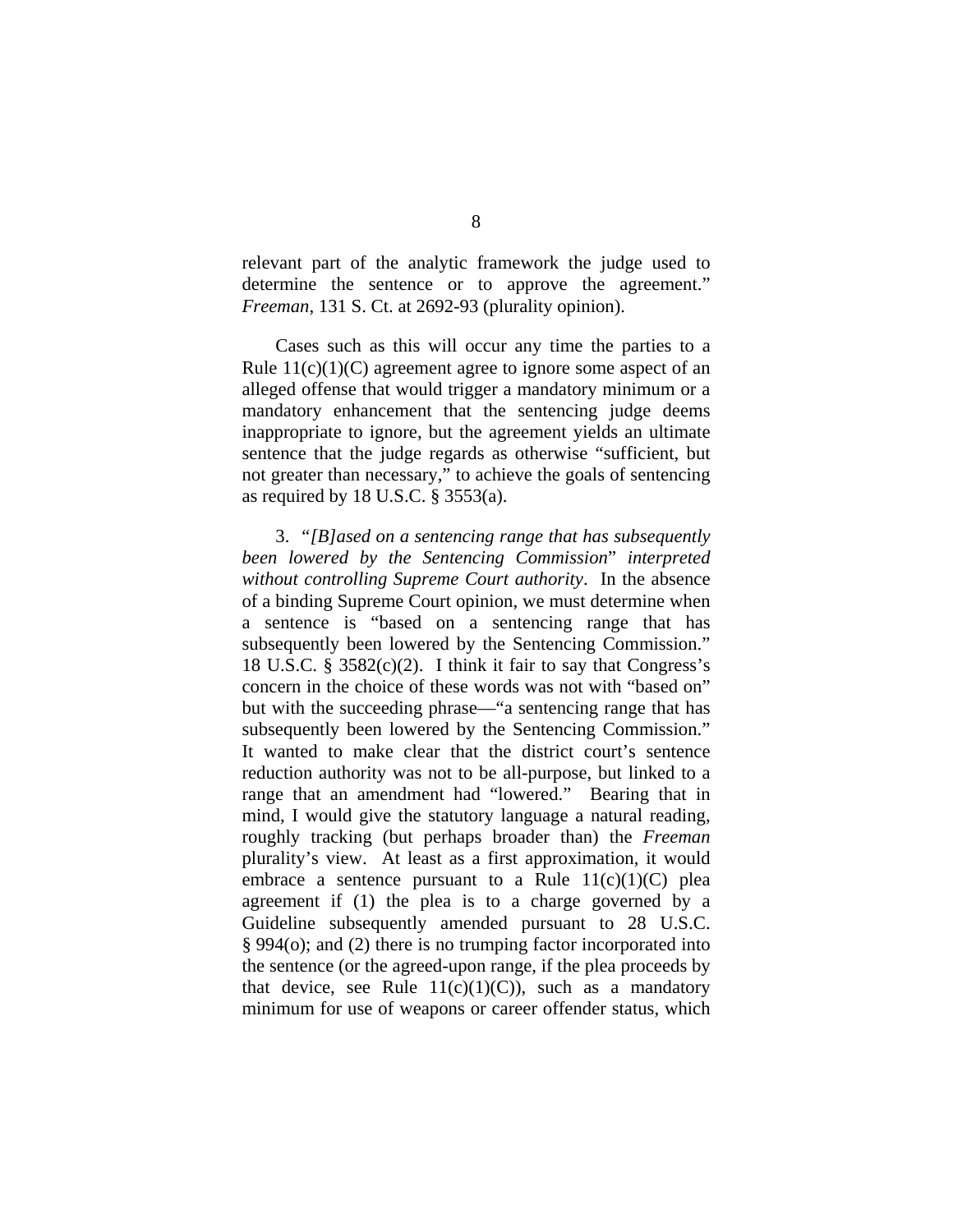trumping factor remains unaltered by the Guidelines amendment in question. Of course in a case where a sentence segment meets these criteria but is supplemented by a separate add-on for time that cannot run concurrently, see, e.g., 18 U.S.C.  $§ 924(c)(1)(A), § 3582(c)(2)$  would apply to the segment meeting the criteria.

Such analysis corresponds with ordinary uses of the phrase "based on." A sentence under these circumstances is "based on" the Guidelines just as *West Side Story* is based on *Romeo & Juliet*: the basis is not exclusive, but significant enough to justify use of the phrase by ordinary Englishspeaking persons.

Passing this test, of course, would only get the defendant in the door of  $\S$  3582(c)(2); what happens next lies within the sound discretion of the district court. Consider for example a judge whose regular practice, for expressly stated reasons, has been to replace the once-prevailing crack-to-powder ratio of 100-to-1 with a 1-to-1 ratio. *United States v. Lewis*, 623 F. Supp. 2d 42, 45-47 (D.D.C. 2009). Where the Guideline affecting the defendant's sentence has simply been changed to a closer approximation of crack-powder identity (as has been typically true in the recent run of cases), it would make no sense for such a judge to make a further reduction. (Nor, of course, would it make sense for another judge who for some reason must rule on a proposed  $\S$  3582(c)(2) modification of a sentence imposed by such a judge.)

4. *The impact of our decision in* Berry. Duvall's agreement would pass the test formulated above. But for another problem, I would therefore reverse and remand the district court's denial of the motion for reduction of his sentence (at least I would do so unless briefing on the matters discussed above, which I would have urged my colleagues to order, had persuaded me to modify the above views). Our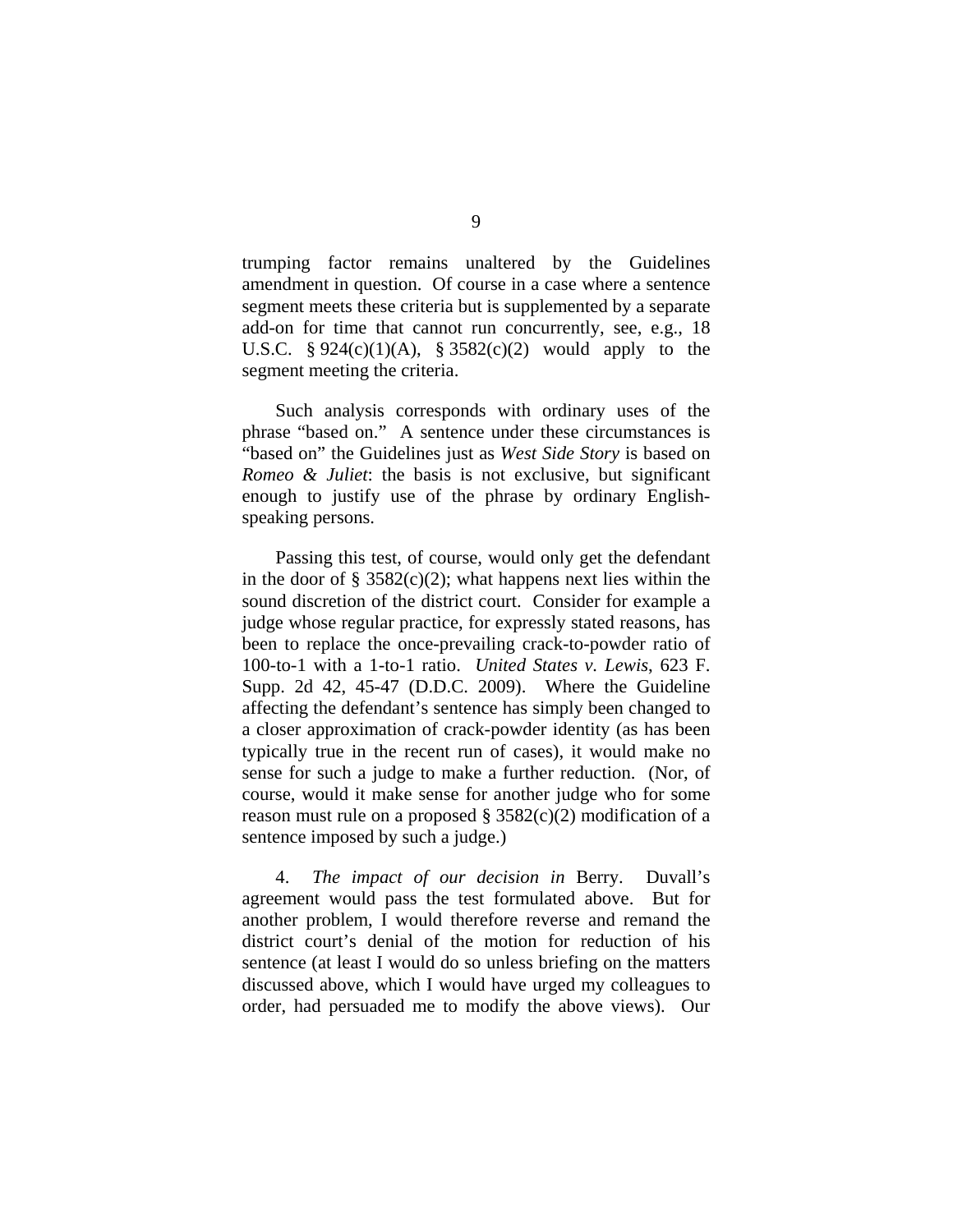precedent in *United States v. Berry*, 618 F.3d 13 (D.C. Cir. 2010), however, directs the opposite result. There the defendant sought to gain the benefit of a  $\S 3582(c)(2)$ reduction after a Rule  $11(c)(1)(C)$  plea to a crack charge. The plea agreement stipulated a sentence of 168 months, although Berry was potentially subject to career offender status and a concomitant range of 262 to 327 months. *Berry*, 618 F.3d at 15. Berry argued (in the proceeding under  $\S$  3582(c)(2)) that the sentence imposed reflected agreement on a sentencing range of 168 to 210 months, which followed from the crack quantity and other aspects of the offense—absent any role for career offender status. *Id.* at 16. The agreement itself did not explain how the parties had reached the term of 168 months, *id.*, but the inference that they elected to disregard the potential career offender penalties is inescapable.

Putting aside the "based on" language at issue here and in *Berry* itself, the *Berry* panel turned to other language in § 3582(c)(2) which neither party had briefed—the clause allowing a reduction only if it "is consistent with applicable policy statements issued by the Sentencing Commission." It then turned to USSG § 1B1.10(a)(2)(B), which says that a sentence reduction under  $\S 3582(c)(2)$  is not authorized if the amendment "does not have the effect of lowering the defendant's applicable guideline range." This would seem to me merely a reformulation of the obvious meaning of  $§ 3582(c)(2)$ —that the amended Guideline in question must have been the source of the original sentence range. Without considering that possibility, the court held that the "applicable guideline range" under  $\S 1B1.10(a)(2)(B)$  was the careeroffender range, which was potentially applicable but which the government had never asked the sentencing court to apply. 618 F.3d at 17-18.

The gist of *Berry* is then as follows: Notwithstanding that the government and defendant had *agreed* on a sentence that